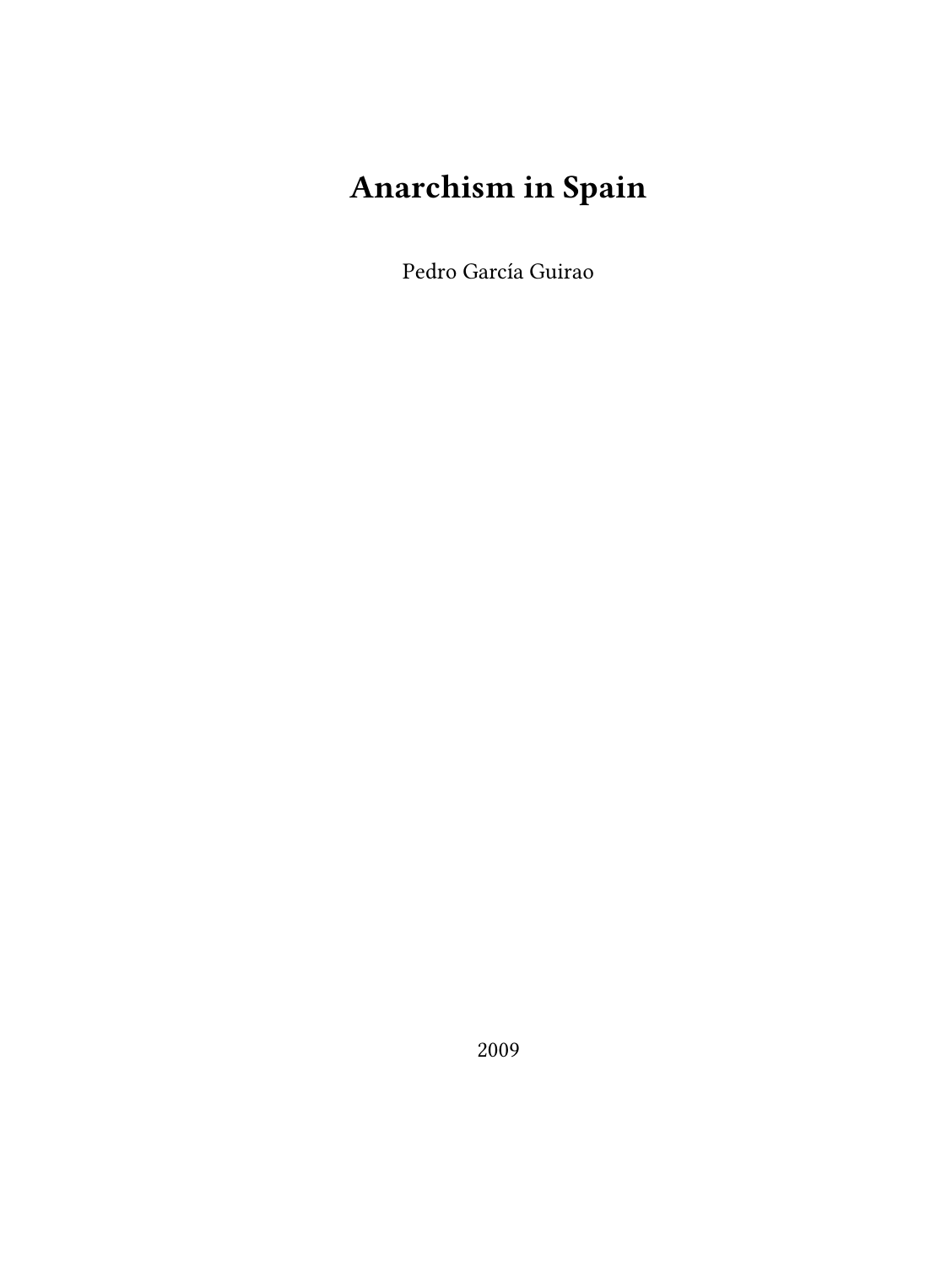## **Contents**

| References And Suggested Readings $\ldots \ldots \ldots \ldots \ldots \ldots \ldots \ldots \ldots \ldots$ |  |  |
|-----------------------------------------------------------------------------------------------------------|--|--|
|-----------------------------------------------------------------------------------------------------------|--|--|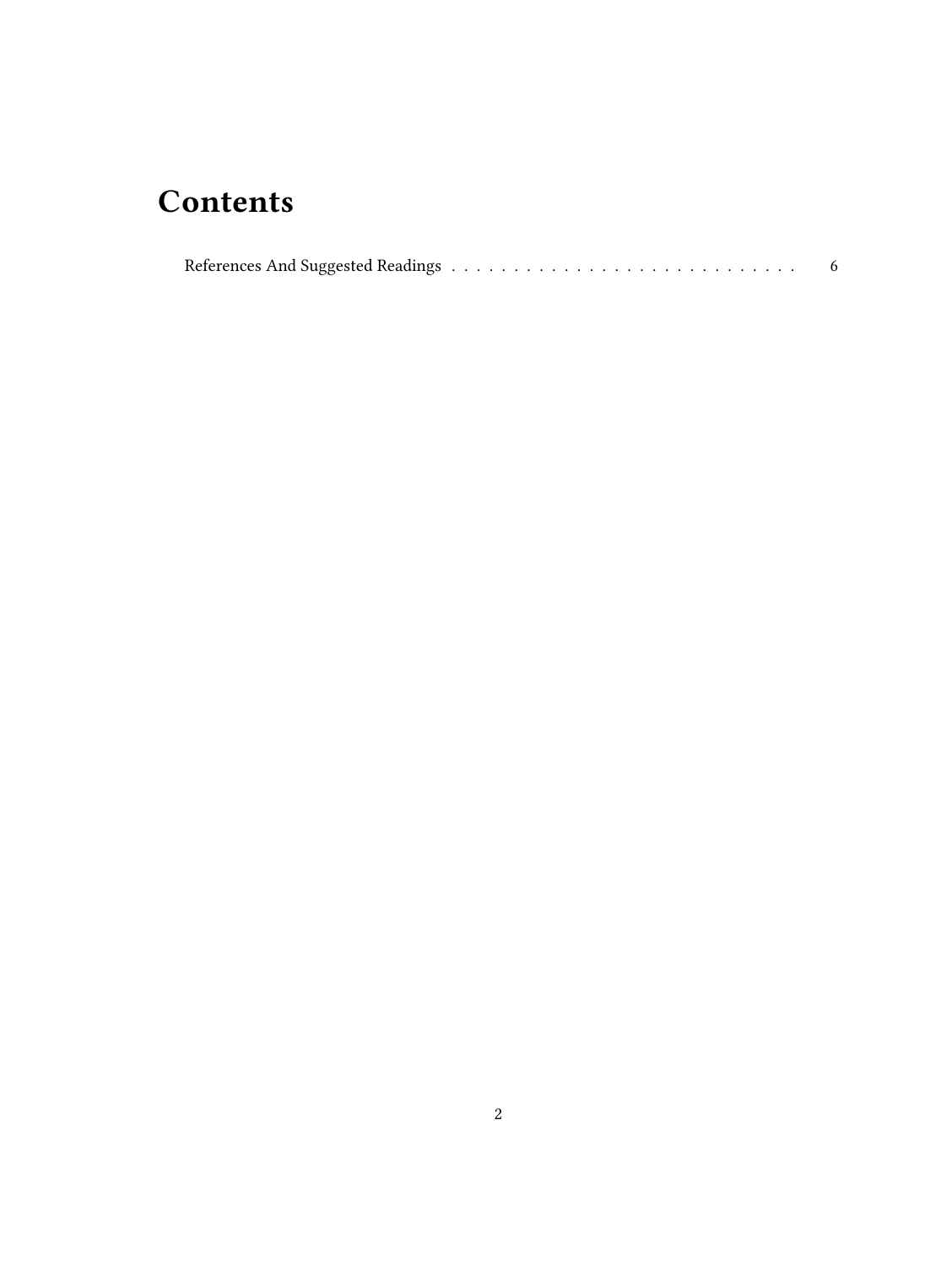It is commonly accepted that the history of Spanish anarchism started in the early nineteenth century with the economist and social reformer Ramón de la Sagra (1798–1871). In 1845, he launched the first anarchist periodical, *El Porvenir*, which introduced to Spain the ideas of Proudhon, Fourier, and Saint-Simon. Between 1848 and 1849, de la Sagra and Proudhon founded the Banco Popular. Despite this, the Spanish anarchist movement did not properly get underway until after the International Workingmen's Association (IWA) meeting in London in 1864, when the supporters of Bakunin sent the Italian Giuseppe Fanelli to Spain. His mission was to establish the Spanish section of the First International (Sección Española de la Primera Internacional), which occurred in 1869. The triumph of Bakunin's anarchosyndicalist theories was so great that when Pablo Lafargue arrived in Madrid in 1871 with the intention of founding a workers' political party, he was told by the Catalan statesman Francisco Pi y Margall that a Marxist political party would never succeed in Spain.

Francisco Pi y Margall (1824–1901) was one of the most influential thinkers who contributed to the popularization of anarchism in Spain. After emigrating to France in 1866, he came into irect contact with the theories of Proudhon, which he translated and analyzed in various books. He defended the principle of federalism against centralism and achieved wide popularity among anarchists. After the declaration of the First Spanish Republic in 1873 he became president, but resigned his position after just a week.

After the restoration of the monarchy in 1874, IWA sympathizers were suppressed and workers' organizations were proscribed. In around 1882, an apparently secret anarchist organization, La Mano Negra (The Black Hand), dedicated to committing murder and robbery, was persecuted in Andalucía. However, the principal anarchist organization of that time, the Federación de Trabajadores de la Región Española (FTRE), denied any connection with it, claiming that the organization did not exist and was simply an invention of police and landowners who needed an excuse to pursue a repressive campaign against peasant associations.

In 1892 in Cádiz, an insurrection took place at Jerez de la Frontera which led to the split of anarchism into two groups: the Andaluz fraction, characterized by primitivism, ruralism, violence, and individualism, and the organized, syndicalist, and urban anarchism of Cataluña, led by Rafael Farga Pellicer and José Llunas (founder of the anarchist satirical periodical *La Tramontana*).

Following the assassination of ten people in the Corpus Christi procession in Barcelona in 1896, during which another 24 were injured, on May 4, 1897, 28 people were sentenced to death. During the so-called Montjuic trial, the government of Cánovas del Castillo persecuted and tortured the presumed leaders of the attack. They included Tárrida del Mármol, Pere Coro-minas, Ramón Sempau, Teresa Mañé i Miravet (known as Soledad Gustavo), and Joan Montseny (known as Federico Urales). In August 1897, the Italian anarchist Michele Angiolillo assassinated Cánovas in revenge for those murdered and tortured in Montjuic.

On August 3, 1907, the labor federation Solidaridad Obrera (Workers' Solidarity) was created in Barcelona with the intention of uniting all Spanish social-anarchist movements that refused to join the General Workers' Union (Unión General de Trabajadores, UGT), founded in 1888 under the political control of the Spanish Socialist Workers' Party (Partido Socialista Obrero Español, PSOE). Solidaridad Obrera had a profound influence on anarcho-syndicalism in Spain, especially through its periodical, *Solidaridad Obrera*, which disseminated propaganda during strikes. The organization also played a significant role in the *Semana Trágica* in Barcelona from July 25 to August 1, 1909, which led to the execution of the anarchist pedagogue Francisco Ferrer y Guardia, the founder of the Escuela Moderna (Modern School), on October 13, 1909. Finally, at its 1910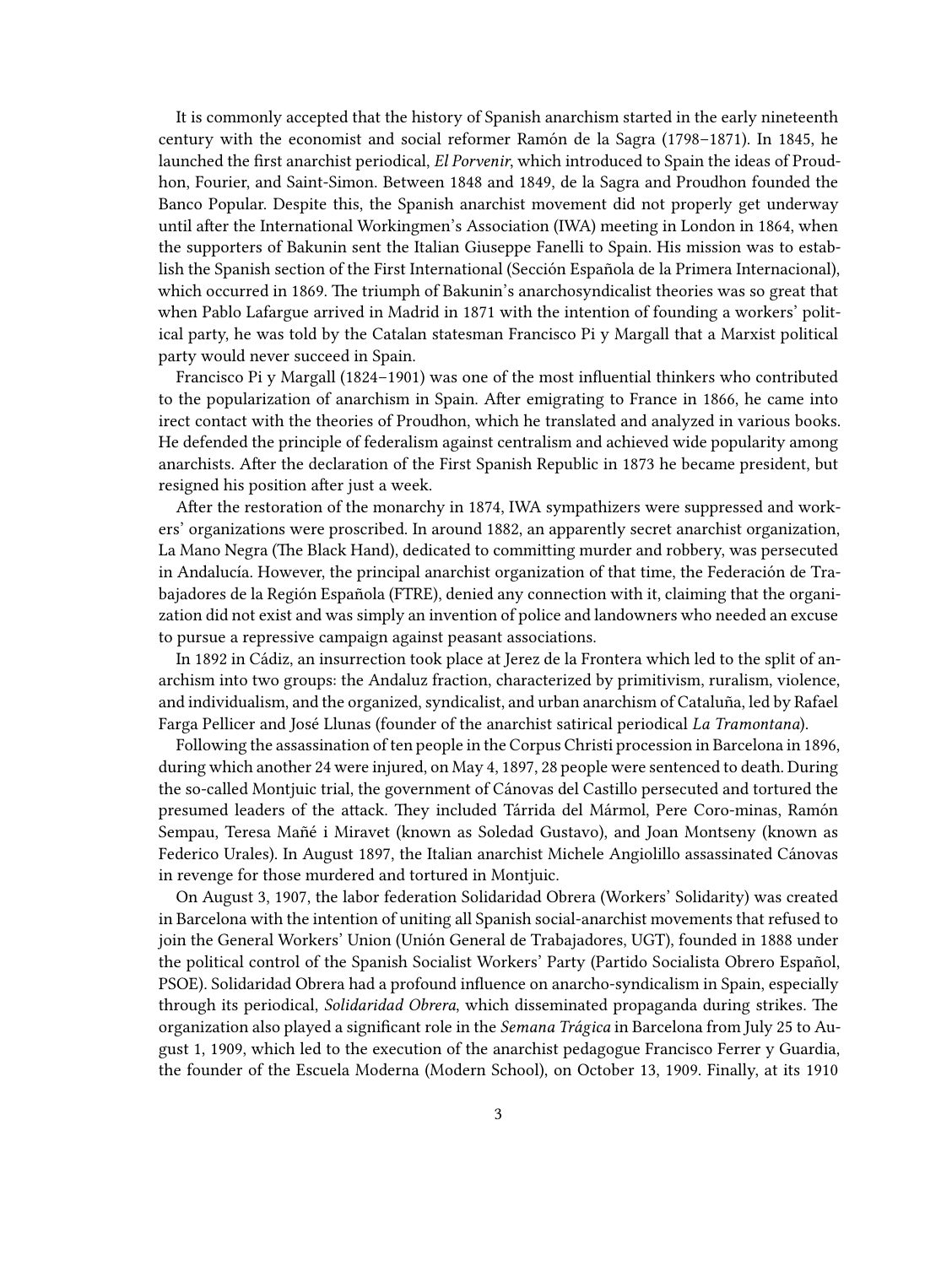congress, Solidaridad Obrera created the National Confederation of Labor (Confederación Nacional del Trabajo, CNT).

At the beginning of February 1919, a strike began in Barcelona at the La Canadiense company. The appointment of Governor Martínez Anido and his chief of police Arlegui initiated an epoch during which anarchists and trade unionists were severely persecuted, and *pistolerismo* ("gunfighterism") ruled Barcelona for several years. Using the chaos of the era as a pretext, King Alfonso XIII allowed General José Antonio Primo de Rivera to form a government that repressed the proletariat and anarchist unions. During the dictatorship of Primo de Rivera (1923–30), all CNT activities were prohibited, although the organization continued to exist illegally.

In 1927, an underground organization of Spanish and Portuguese anarchists, called the Iberian Anarchist Federation (Federación Anarquista Ibérica, FAI), emerged. FAI coordinated violent actions aimed at the elimination of the dictatorship and the king. However, violence was not necessary: on January 28, 1930, the dictator resigned and the elections of April 12, 1931, which resulted in the proclamation of the Second Republic, sent the king into exile. Three months later, Angel Pestana, Juan Peiró, Horacio M. Prieto, and a large number of CNT members signed the famous "Manifesto of the 30: To All Anarchists," in which they proposed that anarchism should play a part in professional politics. In opposition to the FAI, which advocated the immediate introduction of libertarian communism, the signatories believed in the necessity of a transitional phase between capitalism and anarchist society. They wanted to create anarchist political parties: the Partido Sindicalista, Partido Libertario, and Sindicalismo Político. However, they were eventually expelled from the CNT, which opened up a rift between trade unionists and the FAI-ists. Those who distanced themselves from reformist anarchism created the Iberian Federation of Libertarian Youth (FIJL) in 1932, and Mujeres Libres in 1936.

During its early days, the Second Republic was euphorically considered by many to be a panacea powerful enough to resolve the four great problems that had dragged Spain down for over a century: latifundism, religiosity of the state, exploitation of the proletariat, and centralism. It soon became clear that the Republic was nothing more than a reformist political regime perpetuating the same problems. A good illustration of the gap that existed between the government and the people is the crime that occurred in the village of Casas Viejas (Cádiz) in January 1933, when 25 people, including coal merchant Francisco Cruz, known as "Seisdedos," were burned alive by the republican Civil Guards. The motive for the attack was the proclamation of libertarian communism in Andalucía. The Civil Guards produced an effect contrary to the one they had desired: rather than silencing the anarchists, they elevated the humble peasants to the status of martyrs, ignited libertarianism in a number of areas (mostly in Asturias, Aragón, Barcelona, and Levante), and aroused radical discontent toward the Second Republic.

On November 19, 1933, the elections were won by an alliance of religious political parties sympathizing with Italian and German fascism, the Spanish Confederation of the Autonomous Right (Confederación Española de Derechas Autónomas, CEDA), who proceeded to paralyze all progressive reforms and projects that had been started. During the elections, the CNT issued the slogan: "Do not vote, get ready for social revolution. If the right wins, decisive struggles will have to be carried out in the street." The organization kept its word and ignited uprisings in Aragón and Asturias, which resulted in 3,000 dead, 7,000 wounded, and around 30,000 arrested, almost all of whom were anarchosyndicalists.

During the next elections in 1936, the fear that the right might win again led to the creation of the Popular Front coalition consisting of a number of political parties and trade unions, in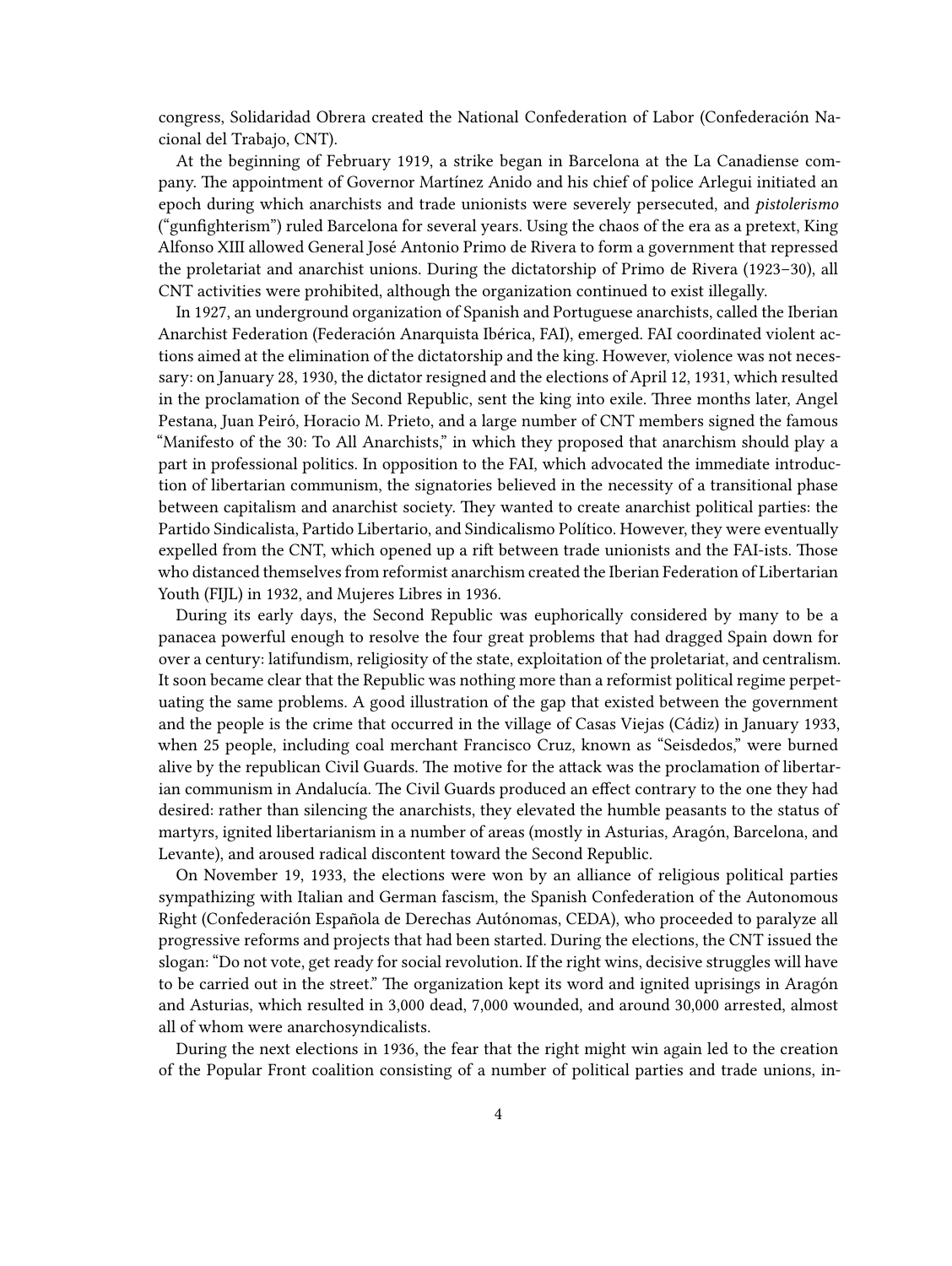cluding the Republican Left (Izquierda Republicana), the Workers' Party of Marxist Unification (Partido Obrero de Unificación Marxista, POUM), and the Republican Left of Catalonia (Esquerra Republicana de Catalunya, ERC). The CNT, with over 1,500,000 members, decided not to boycott the Popular Front, since it promised amnesty for all political prisoners. The coalition won and the amnesty occurred.

The unstable coalition fell apart, however, as each group began to follow its own interests. The CNT tried to establish the libertarian communism that it had defended since its congress in 1936 in Zaragoza. In this volatile situation, a part of the army rebelled in July against the Republic. The CNT declared a general strike in response and started to implement revolutionary urban guerilla tactics. These events marked the beginnings of the Spanish Civil War. The anarcho-syndicalists controlled the main Spanish cities, including Barcelona – "the capital of Spanish anarchism" – and collectivized factories, transport, and the health system.

During the Civil War, the revolution was secondary: the priority was the creation of a united front against fascism. Trade unionist Francisco Largo Caballero hoped that with such political burdens, the anarchists would abandon spontaneous struggles in the streets and follow the discipline required to be given weapons. This implied the dissolution of anarchist militias so that they could join the professional army, which the CNT eventually refused to do. In May 1937, the communists betrayed the revolution in Barcelona by directly attacking the libertarian movement, assassinating their own comrades, and assaulting the Telefónica building in which the anarchists had barricaded themselves.

The victory of Franco resulted in a dictatorship that lasted from 1939 until his death on November 20, 1975. Anarchism during this period was characterized by illegality, exile, and decline. Nevertheless, anarchist guerillas known as *Maquis* lived hidden in the mountains, boycotting and sabotaging everything they could in the Francoist regime. Due to both external repression and internal conflicts, however, the CNT continued to deteriorate. History repeated itself: on the one hand were the orthodox defenders of revolutionary syndicalism, direct action, and libertarian communism, on the other were those who believed in ideological change and considered political syndicalism, closer to socialism. The CNT unified in 1961, but the unification was short-lived and the subsequent separation was so severe that the anarchist movement practically disappeared.

On March 2, 1974, as Franco was nearing death, the young anarchist Salvador Puig Antich was executed by garrote. As a member of the anti-capitalist Iberian Liberation Movement (Movimiento Ibérico de Liberación, MIL), he had contacts with the French anarchist movement and Spanish exiles living in Toulouse. His death was another example of the atrocities carried out by the Francoist regime, recognized by western democracies.

Even after Franco's death, however, anarchism did not regain its former popularity. Democratizing projects, while recognizing communists, did not take anarchists into account, and neither did anarchists want to repeat the mistake of participating in professional politics. At the beginning of the twenty-first century, Spanish anarchism has experienced a resurgence, primarily in two ways. The first is through the recovery of historical memory. A number of foundations dedicated to research have been founded, including the Fundación de Estudios Libertarios Anselmo Lorenzo, Ateneo Virtual, Fundación Andreu Nin, Ateneu Enciclopédic Popular, Centre d'Estudis Llibertaris Federica Montseny, and the Fundación Casas Viejas 1933. The second is through practical anarchism, in the context of which the CNT accommodates such divergent movements and activities as libertarian syndicalism, feminism, anti-globalization protests, environmentalism, the defense of homosexual rights, free love, urban punks and squatters, and centers of free education.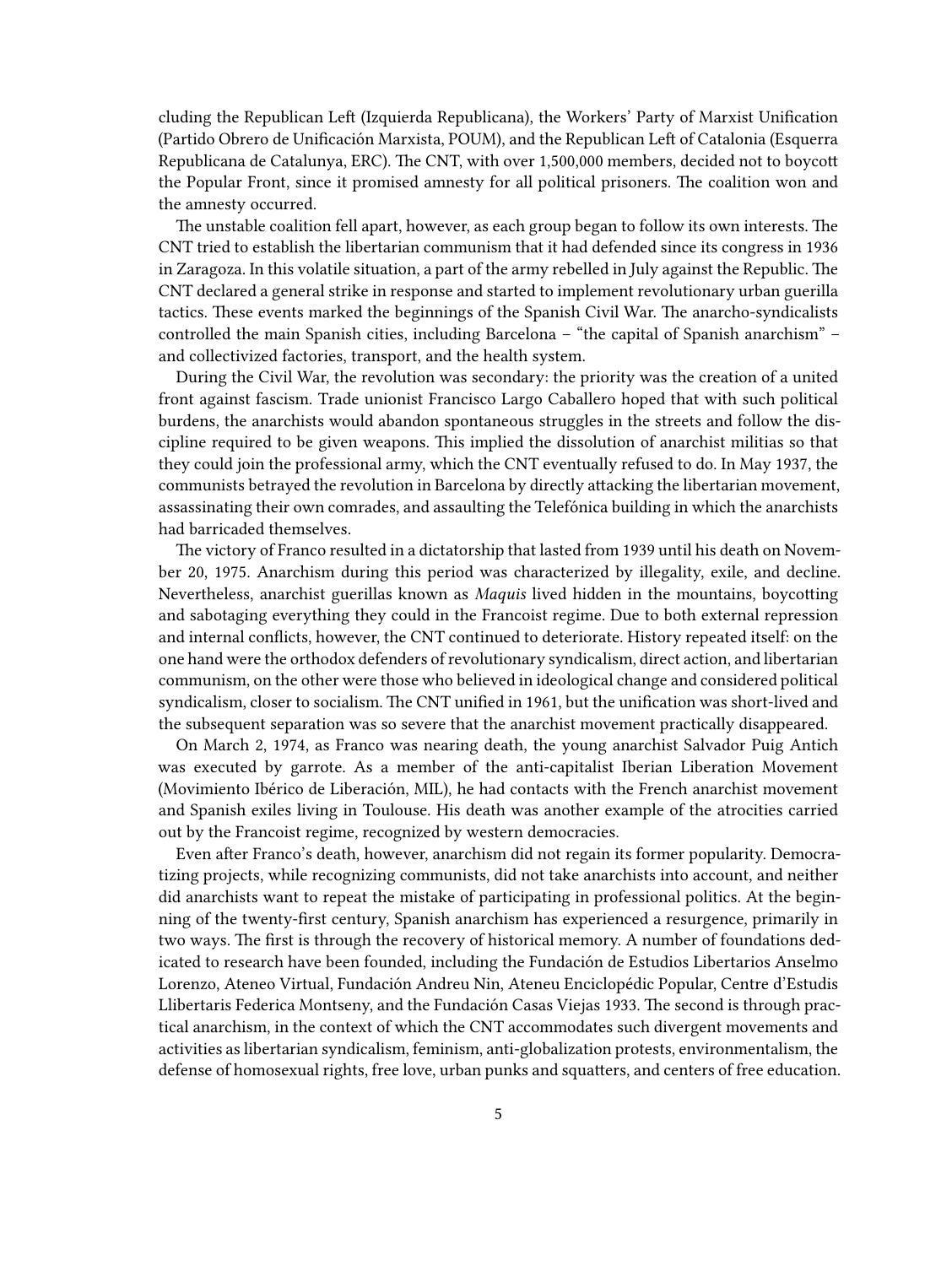This is a reminder that nowhere else in the world has anarchism been so extensively assimilated into the masses as in Spain, where the echoes of the decades-old slogan – *Uníos Hermanos Proletarios: Proletarian Brothers Unite* – can still be heard.

SEE ALSO: Anarchosyndicalism ; Bakunin, Mikhail Alexandrovich (1814–1876) ; Barcelona General Strike, 1919 ; Confederación Nacional del Trabajo (CNT) ; Escuela Moderna Movement (The Modern School) ; Federación Anarquista Ibérica (FAI) ; Mujeres Libres ; POUM (Workers' Party of Marxist Unification) ; Puig Antich, Salvador (1948–1974) ; Spanish Revolution

## <span id="page-5-0"></span>**References And Suggested Readings**

Álvarez, J. (1991) *La ideología política del anarquismo español (1868–1910)*. Madrid: Siglo XXI.

Herrerín, A. (2004) *La CNT durante el franquismo. Clandestinidad y exilio (1939–1975)*. Madrid: Siglo XXI.

Kaplan, T. (1977) *Anarchists of Andalusia (1868–1903)*. Princeton: Princeton University Press. Lorenzo, C. M. (1972) *Los anarquistas españoles y el poder (1868–1969)*. Paris: Ruedo Ibérico.

Orwell, G. (2003) *Homage to Catalonia*. London: Penguin.

Peirats, J. (1988) *La CNT y la Revolución Española*, Vol. 3. Madrid: La Cuchilla.

Termes, J. (2000) *Anarquismo y sindicalismo en España (1864–1881)*. Barcelona: Crítica.